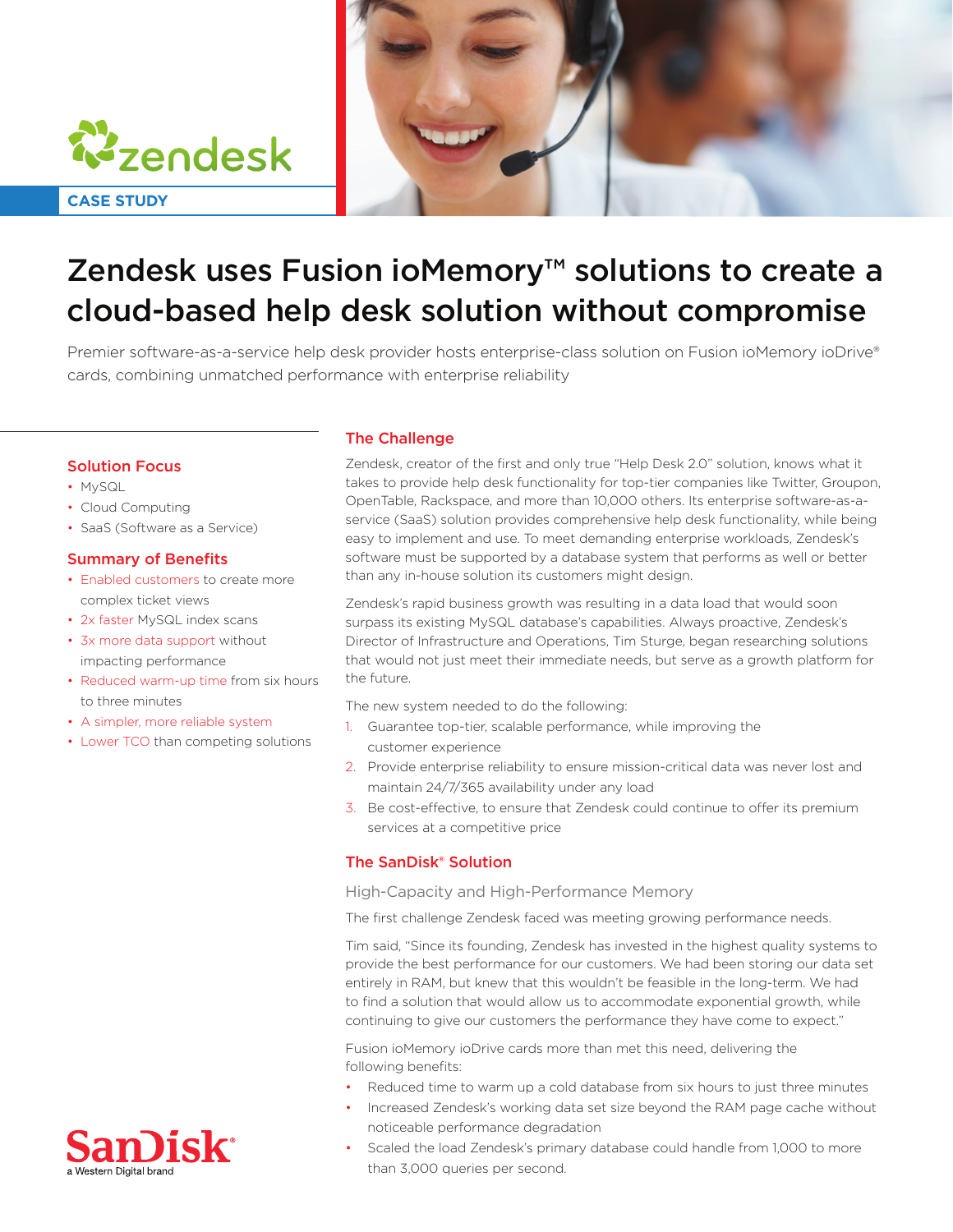*"Since migrating to the Fusion*" *ioMemory* products, we've tripled *<u>our</u> data set size without any impact on performance. This helps headroom performance* **Zendesk's customers by allowing** *them to process more tickets* and create more complex ticket *by business by business by delivering a scalable platform for* future arowth."

#### **Tim Sturge**

Director of Infrastructure and Operations, Zendesk

## Database Load Support (in queries per second) **With SanDisk**

**X3 IMPROVEMENT**

"We're delighted with SanDisk's performance. Since migrating to the Fusion ioMemory products, we've tripled our data set size without any impact on performance," Tim said. "This performance headroom helps Zendesk's customers by allowing them to process more tickets and create more complex ticket views. It helps our business by delivering a scalable platform for future growth."

#### A Simpler, More Reliable System

Without SanDisk

In addition to providing unmatched performance, the SanDisk-powered system was also more reliable than alternative solutions. Tim knew he could trust the Fusion ioMemory system, which had been qualified for enterprise use from vendors such as HP, IBM, and Dell, and which also had years of proven use in the most demanding environments.

On top of this, the ioDrive card's performance density allowed Zendesk to create a simple and elegant system with far fewer failure points.

Zendesk's Chief Operating Officer Zack Urlocker noted, "We were pleased at how easy it was to implement the solution. In fact, our colocation provider, Rackspace, was able to install, configure and manage the ioDrive cards on our behalf, giving us a hosted solution with best-in-class I/O performance."

Tim added, "We went from looking at maintaining a complex SAN with shelves of disks to a simple system consisting of several servers with a ioDrive card in each of them. This gave us an environment that was much smoother to operate and had more easily understood failure modes, which improves our uptime."

## Lower Total Cost of Ownership

• 6x 4U servers, 4x 4 core, 128GB RAM

• 1x 640GB ioDrive Duo card per server

• 8x 300GB 10K SAS drives RAID 10 (holds logs/backups)

• Application: MySQL 5.1 • OS: Red Hat Enterprise Linux

By delivering the performance Zendesk needed with far less hardware than a SAN, the SanDisk-powered system cost much less upfront. It also required less rack space, and had much lower power, cooling, and maintenance costs.

"Our primary alternative would have been to buy and maintain an expensive and continually growing SAN system," Tim said. "The multi-server system we got from SanDisk was much less expensive, trivial to implement, and easy to maintain."

## **System Overview**

| Ē,<br>÷<br>Ξi<br>÷ |
|--------------------|
|                    |
|                    |
|                    |
|                    |
|                    |
|                    |
|                    |

640GB ioDrive Duo card in each server